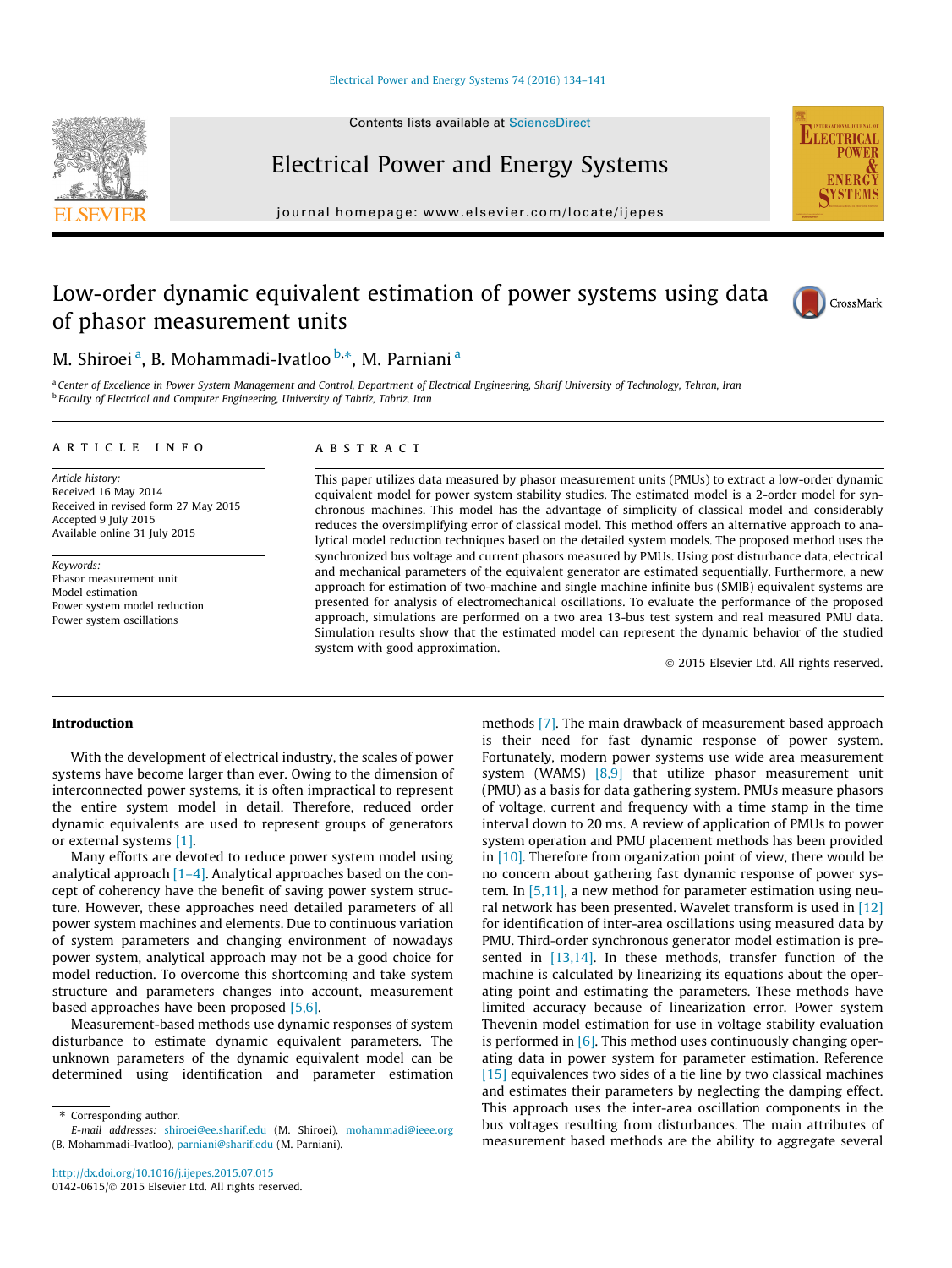coherent or non-coherent groups of generators without requiring a large data set.

In this paper, a new measurement based method using synchronized phasor measurements is presented. Dynamic equivalent of the external system viewed from the measured bus is identified in the form of classical or second-order model of synchronous generator. Estimation of the model parameters is done in two simple steps. At the first step, electrical parameters of equivalent machine are estimated. Mechanical parameters are estimated in the next step. Estimation of electrical parameters is carried out by two methods. In one method, using non-linear least square, electrical parameters of the machine and its internal voltage angle are estimated together. In the other method, electrical parameters are estimated without estimation of the internal angle, which is calculated after estimation of the transient reactance. The latter method is faster, while the former yields more accurate results. Machine modelling is then extended to model the prevailing tie-line oscillations using SMIB and two-area equivalent.

The remainder of the paper is organized as follows. In Section 'The equivalent machine parameter estimation', estimation of the classical model is formulated and presented with two methods. Section 'Illustration using the SMIB system' and Section 'Estimation of external power system dynamics for a two-area system' provide simulation results of these methods on the SMIB and two-area systems. In Section 'Estimation of external power system dynamics for a two-area system', it is also shown how to identify a two-machine or SMIB equivalent model to investigate tie-line inter-area oscillations. The application of estimation approach on the real data is presented in Section 'Application on the real PMU data'. Conclusions are given in Section 'Conclusion'.

#### The equivalent machine parameter estimation

The classical or the second-order model of synchronous machine is the simplest model that can be used in electromechanical dynamics analysis. This model offers considerable computational simplicity; it allows the transient electrical performance of a machine to be represented by a simple voltage source with fixed magnitude behind an effective transient reactance as shown in Fig. 1 [\[16\].](#page--1-0) This model has good performance in determining the first swing stability [\[17\].](#page--1-0) When the system is subjected to a disturbance, parameters of the classical model can be estimated using post disturbance data. The electrical parameters of the model to be estimated are the generator internal voltage  $(E)$ , transient reactance  $(X'_d)$  and the variable rotor phase angle ( $\delta$ ). The mechanical parameters to be estimated are damping coefficient  $K_d$  and inertia constant (H). As stated above, the generator internal voltage is assumed to be constant but the rotor phase angle varies from one sample to the other.

Estimation of the classical model can be divided into two steps: estimation of the electrical parameters and estimation of the mechanical parameters.

#### Estimation of electrical parameters

In this work, two different formulations for estimation of electrical part of classical model are presented.



Nonlinear Least Square-1 (NLS1)

According to Fig. 1, relationship between the internal voltage and the terminal voltage can be stated as follows:

$$
E\angle \delta - jX_d' I = U \tag{1}
$$

where, U and I are the generator terminal voltage and current phasors. By separating real and imaginary parts,  $(1)$  is divided into two equations as presented in the following.

$$
I^r = \frac{U^j - E\sin(\delta)}{X_d^r} \tag{2}
$$

$$
I^{j} = \frac{U^{r} - E\cos(\delta)}{X_{d}'} \tag{3}
$$

where,  $U^r$ ,  $U^j$ ,  $I^r$  and  $I^j$  are real and imaginary parts of terminal voltage and current, respectively. Considering the last m samples, the above equations can be rewritten as following.

$$
E\sin(\delta_i) + X'_dI'_i - U^j_i = 0 \quad i = 1,\ldots,m
$$
\n(4)

$$
E\cos(\delta_i) + X'_d I^j_i - U^r_i = 0
$$
\n<sup>(5)</sup>

With 2*m* equations in (4) and (5) only  $m + 2$  variables, i.e. E,  $X_d$  and  $\delta_i$ ,  $i = 1, \ldots, m$  are unknown. If  $m \succ 2$  then the set of equations will be over determined and can be calculated using the following nonlinear least square optimization:

$$
\lim_{\substack{EX'_{d}, \delta_{i} \\ \delta_{i} \\ E \text{Si}(\delta_{m})}} \left\| \begin{array}{l} E\sin(\delta_{1}) + X'_{d}I'_{1} - U'_{1} \\ E\cos(\delta_{1}) + X'_{d}I'_{1} - U'_{1} \\ \vdots \\ E\sin(\delta_{m}) + X'_{d}I'_{m} - U'_{m} \\ E\cos(\delta_{m}) + X'_{d}I'_{m} - U'_{m} \end{array} \right\| \tag{6}
$$

In (6) a suitable choice for initial conditions can be  $E = 1, X_d' = 0.2$  and  $\delta_i = \angle \tilde{U}$ . In the above least square formulation, with  $m$  sets of measurements, the Jacobian matrix has the size of  $(m + 2) \times (m + 2)$ . Therefore, by increasing the number of measurement sets, computational effort will increase progressively.

Nonlinear Least Square-2 (NLS2)

In the least square formulation of  $(6)$  with *m* sets of measurements, *m* unknowns are the generator internal angle  $(\delta)$  corresponding to the individual samples. The following formulation removes these variables from the optimization problem. By assuming the terminal voltage phasor as the angle reference,  $(1)$  is rewritten as:

$$
E\angle\delta' = U + jX'_d I \tag{7}
$$

By decomposing the current term  $(I)$  into real and imaginary parts, Eq. (7) can be written as follows:

$$
E\angle \delta' = U + jX'_d(I^r + JI^j) = (U - X'_dI^j) + j(X'_dI^r)
$$
\n(8)

where  $I^r$  and  $I^j$  are the real and imaginary part if *I*. By calculating squared absolute value of the two sides of above equation, the following equation can be obtained.

$$
E^{2} = U^{2} - 2X'_{d}UI^{j} + {X'_{d}}^{2}I^{j^{2}} + {X'_{d}}^{2}I^{r^{2}} = U^{2} + 2X'_{d}Q + {X'_{d}}^{2}I^{2}
$$
(9)

where, Q is the generator reactive power output ( $Q = -UI^{j}$ ) and I is the magnitude of generator output current  $I =$  $\frac{1}{\sqrt{2}}$  $(I^{r^2} + I^{j^2})$  $\frac{1}{\sqrt{2}}$ .

With  $m$  sets of measurements, there will be  $m$  equations with only two unknown variables E and  $X_d$ . Therefore, two measure-Fig. 1. Circuit diagram of a classical model of a synchronous generator. Then the samples would be sufficient to solve the equations. For more